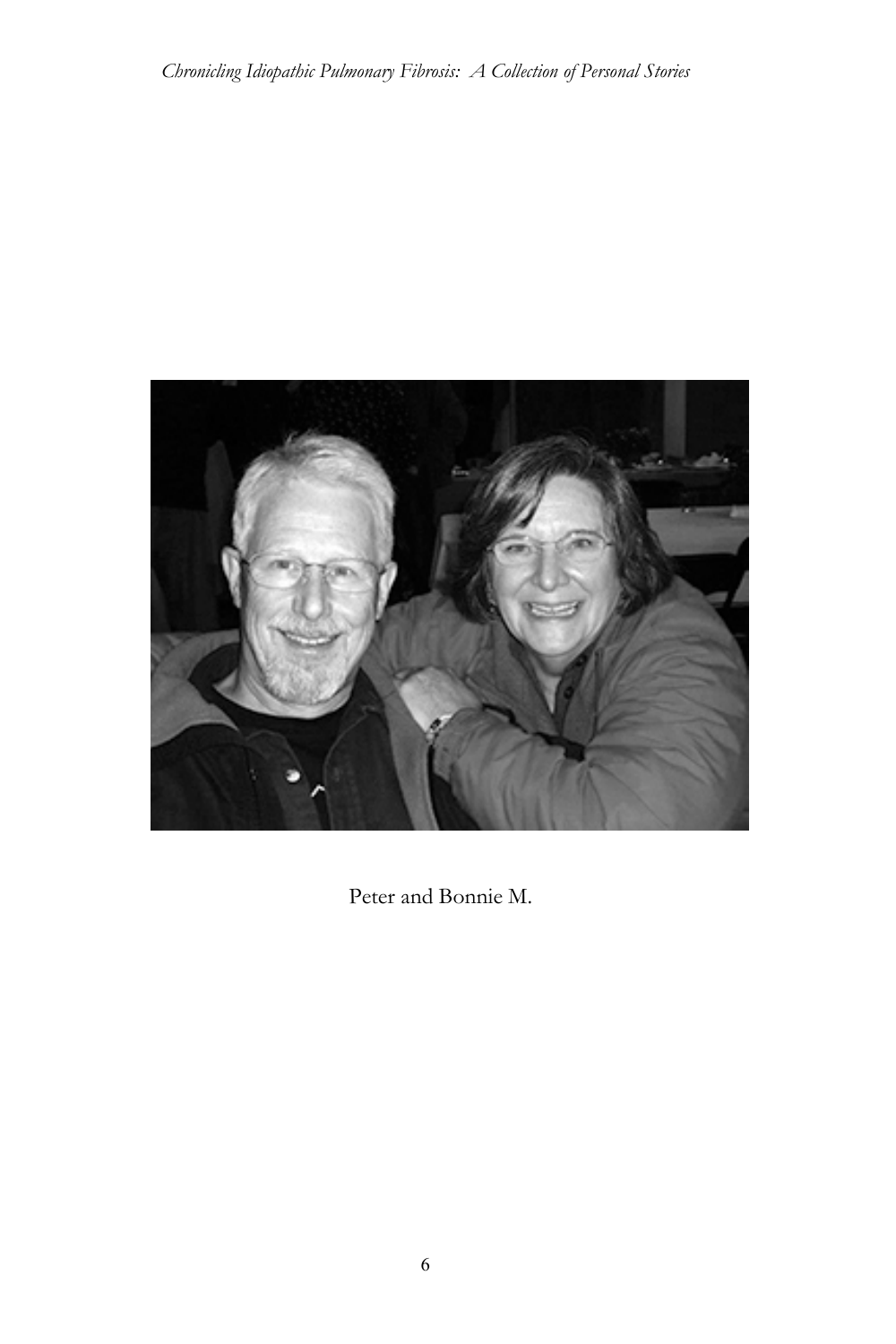## *Chapter 3*

## **Caring For a Loved One with IPF**

by Bonnie M., Caregiver/Spouse

My name is Bonnie and I am the caregiver of an idiopathic pulmonary fibrosis (IPF) patient. The patient is my husband. He was diagnosed two years ago and at this time is symptom free. He was diagnosed after a bout with pneumonia. We were very much taken by surprise because we had it figured it to be asthma. But, a pulmonary review group confirmed the diagnosis after our own pulmonary doctor presented a CT scan to them for their expert opinion.

I am in the medical field and have been for 20 years. We had been through the passing of my husband's grandfather 30 years ago from IPF, but things have changed a lot in the medical field since then. I think that the hardest aspect for me to accept is that we are still just combatting the symptoms as they arise. It is very hard to deal with it when everything that is presented to the public is, 'Get your affairs in order because you have three to five years and then you will be gone'. In the medical community we know that each case is different and the main objective is to be honest, but we still need to instill hope. To accept the fact on a day-to-day basis that my husband has a terminal condition is hard because he does not seem sick in any way, shape, or form.

We have changed our lifestyle just a bit, I think. We don't take chances by being around people who are sick. We have removed all of the carpets from our living space and have installed air cleaners and are diligent in their use. My husband has always been scent sensitive, so I watch what I clean with and try to stay on the low chemical end so that he doesn't have breathing and coughing issues.